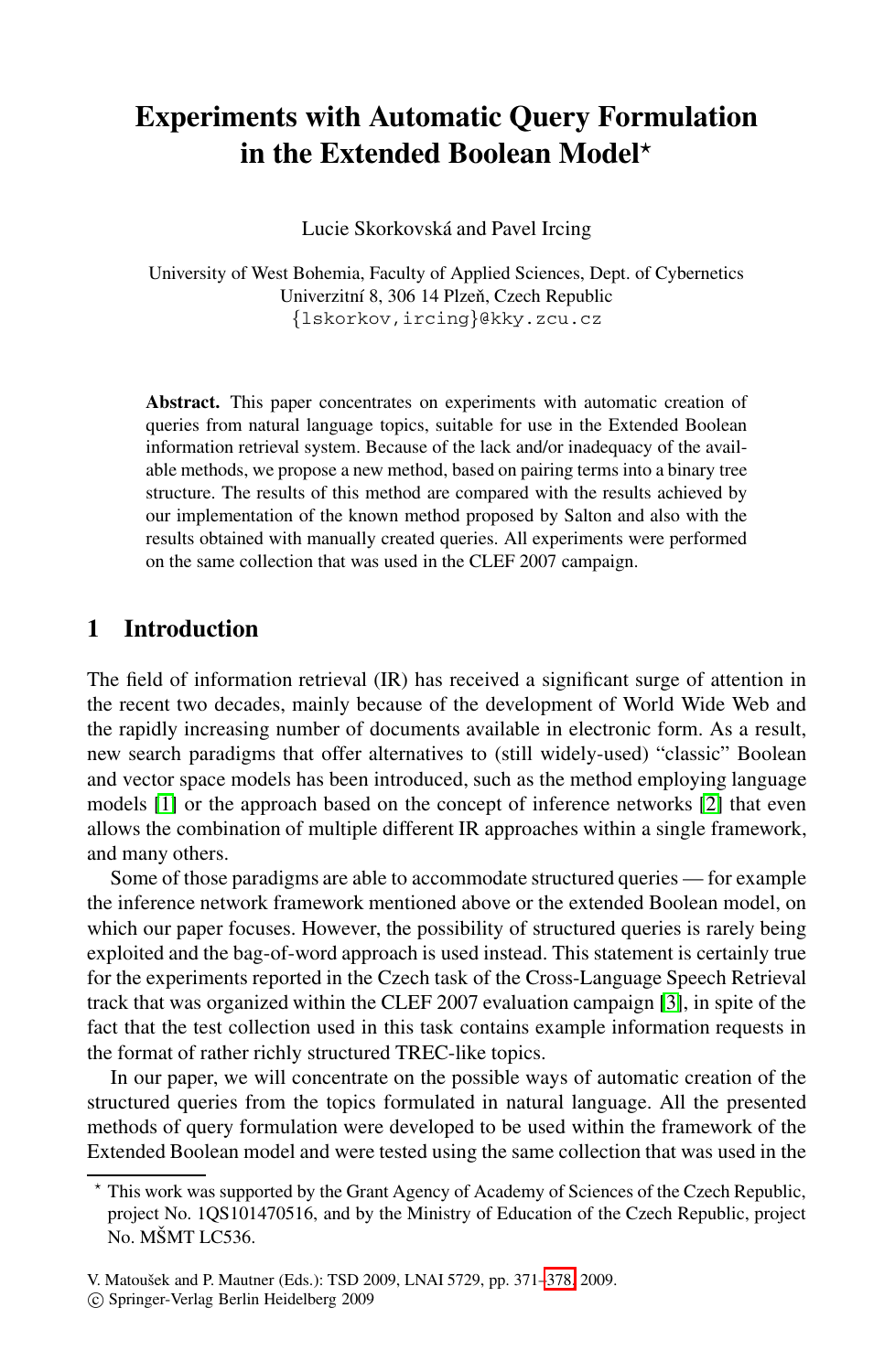#### 372 L. Skorkovská and P. Ircing

aforementioned CLEF 2007 campaign. This collectio[n](#page-7-2) [c](#page-7-2)onsists of automatically transcribed spontaneous interviews, segmented into "documents" 1 and, as was mentioned above, the set of TREC-like topics. More information about the collection can be found in [4].

### **2 Extended Boolean Model**

Extended Boolean model P-Nor[m](#page-7-3) [w](#page-7-3)as proposed by Salton, Fox and Wu [5] in order to take advantages of vector space retrieval model in Boolean informational retrieval. This model preserves the structure included in Boolean queries, but uses document and query term weights to compute query-document similarity, so the results can be ranked according to decreasing similarity.

There are also many other models referred to as extended Boolean models such as fuzzy set model, Waller-Kraft, Paice and Infinite-One model. All of them were designed to improve the conventional Boolean model, but Lee [6] analyzed the aspects of these models and found out that the P-Norm model is the most suitable for achieving high retrieval effectiveness.

#### **2.1 P-Norm Model**

When we think of a simple query containing only two terms, connected with Boolean operator (AND, OR), we can represent term assignment in two dimensional space, where each term is assigned different axis. Then we can say, that for the AND query the point (1,1) (the case that both terms are present) is the most desirable location. On the other hand, for the OR query is the point  $(0,0)$  the least desirable location (both terms are absent). The similarity of a document and a query is then computed as a distance between these points and the document, according to the type of the query. For AND query, the query-document similarity is represented by the complement of the distance between the document and the  $(1,1)$  point. For OR query the similarity measure is the distance between the document and the point (0,0).

The P-Norm model uses the  $L_p$  vector norm for measuring this distances. Considering a set of terms  $t_1, t_2, t_3, \ldots, t_n$ , we can denote  $w_{t_i, d_i}$  the weight of the term  $t_i$  in the document  $d_j$  and  $w_{t_i,q}$  the weight of the term  $t_i$  in a given query  $q$ . The query-document similarity measure is then defined as

$$
sim (q_{t_1ORt_2}, d_j) = \left(\frac{w_{t_1,q}^p w_{t_1,d_j}^p + w_{t_2,q}^p w_{t_2,d_j}^p}{w_{t_1,q}^p + w_{t_2,q}^p}\right)^{1/p}
$$
(1)

$$
sim(q_{t_1ANDt_2}, d_j) = 1 - \left(\frac{w_{t_1,q}^p \left(1 - w_{t_1,d_j}\right)^p + w_{t_2,q}^p \left(1 - w_{t_2,d_j}\right)^p}{w_{t_1,q}^p + w_{t_2,q}^p}\right)^{1/p} \tag{2}
$$

Changing the value of the parameter *p* from 1 to  $\infty$  will modify the behavior of the model from pure vector space model ( $p = 1$ ) to conventional Boolean model ( $p = \infty$ ,

 $<sup>1</sup>$  Those documents are created by sliding a fixed-size window across over a stream of text. Thus</sup> they are not in any way topically coherent and that's why we put the term in quotation marks.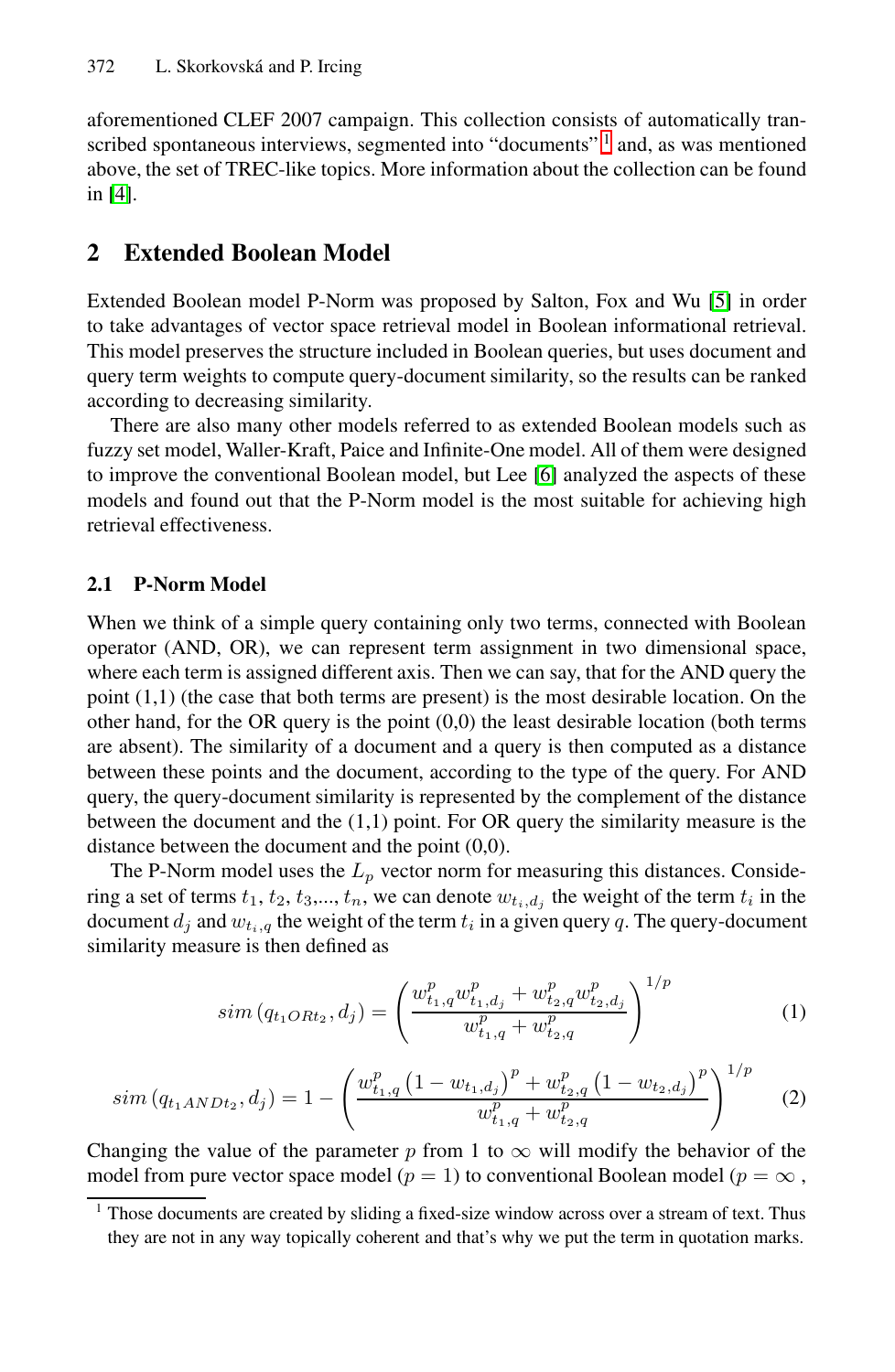<span id="page-2-1"></span>term weights only binary). For the values between 1 and  $\infty$  we obtain an intermediate system between the vector space and Boolean model.

#### **2.2 Term Weights**

<span id="page-2-0"></span>Since we have no special information about document terms importance, we use the combined  $tf \cdot idf$  weight as  $w_{t_i, d_j}$ . The  $idf$  – inverse document frequency part of this weight represents the importance of a term in the whole collection of documents, the *tf* – term frequency part r[ep](#page-2-0)resents the occurrence of a term in a concrete document.

Suppose we have *N* documents in the collection,  $n_i$  of them contains the term  $t_i$ ,  $tf_{i,j}$  represents the number of occurrences of the term  $t_i$  in the document  $d_j$ . Then the weight  $w_{t_i,d_i}$  can be defined as

$$
w_{t_i,d_j} = tf_{i,j} \cdot \log \frac{N}{n_i} \tag{3}
$$

To ensure, that  $0 \leq w_{t_i,d_i} \leq 1$ , the expression (3) is used in a normalized form

$$
w_{t_i,d_j} = \frac{tf_{i,j}}{tf_{max_{term\ k \ in\ d_j}}} \cdot \frac{idf_i}{idf_{max_{term\ k}}}
$$
(4)

For the  $w_{t_i,q}$  weight we use simple  $\text{id}f_i$  weight.

## **3 Automatic Query Formulation**

As mentioned before, the topics in our collection were in natural language (see Fig. 1 for example), so we needed to transform them into Boolean queries. It is not possible to always do that manually, because of the large number of topics and terms in them, so we need to create the queries automatically. We implemented Salton's original method for automatic creation of Boolean queries described in [7] and compared it with a new method we proposed, based on pairing the terms into a binary tree. For comparison, we tried simply ORing all terms and, on the other hand, manually creating some queries.

```
<top>
<num>1166
<title>Chasidismus
<desc>Chasidové a jejich nezlomná víra
<narr>Relevantní materiál by měl vypovídat o Chasidismu
v období před holokaustem, v průběhu holokaustu a po
něm. Informace o chasidských dynastiích a založených a
zničených geografických lokalitách.
</top>
```
**Fig. 1.** Example of a topic from collection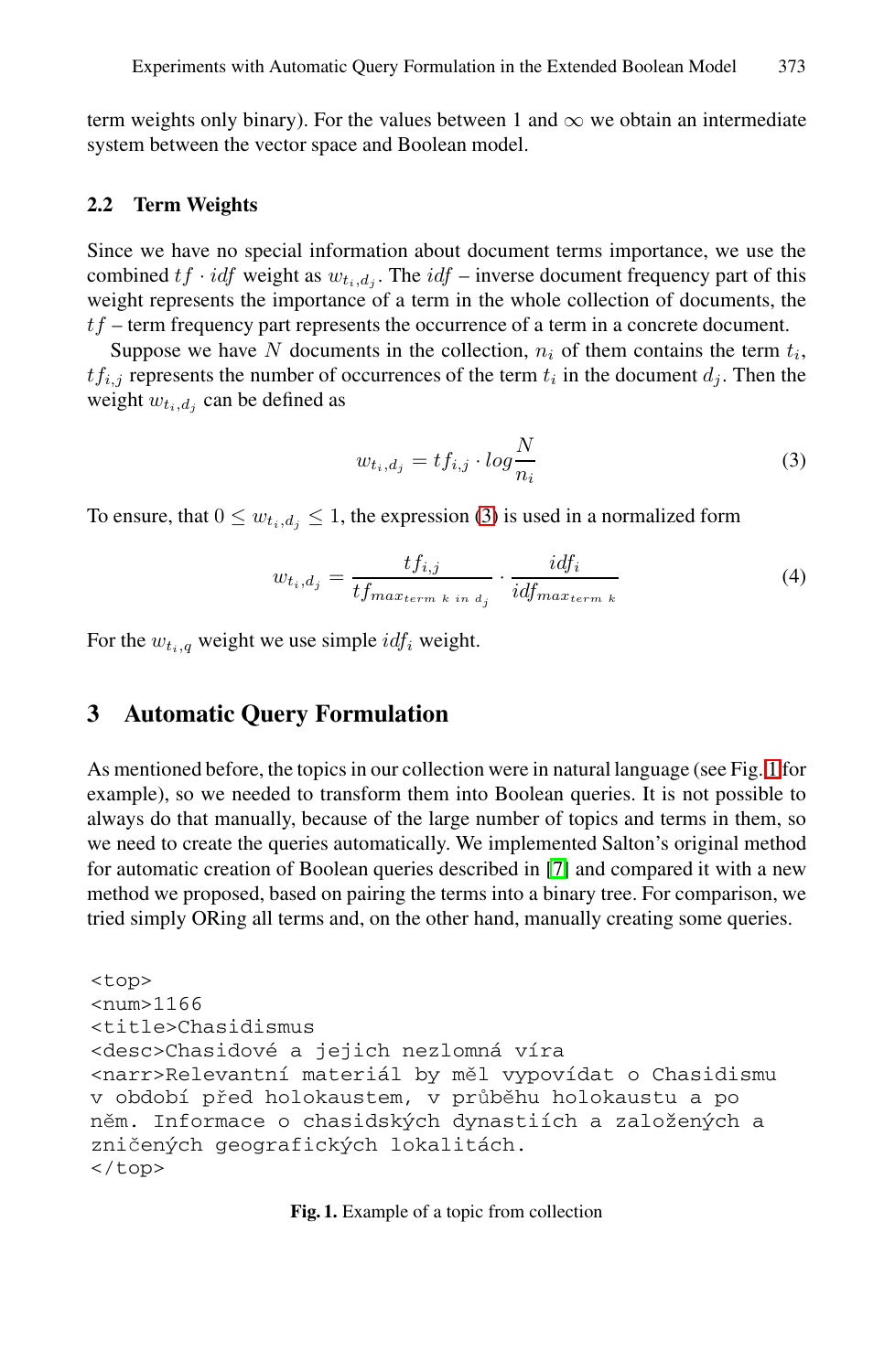#### **3.1 Simple Method**

The simplest method for the automatic creation of a Boolean query is to take all words as they are in a natural language query and connect them with OR operators (we tried also only AND). Boolean query composed in that way takes no advantage of which Boolean model can give us.

#### **3.2 Original Salton's Method**

In this section the method for automatic creation of Boolean queries proposed by Salton is described in short. As an input, we need to have the natural language query and the desired number of retrieved documents wanted by the user (*m*). The algorithm of creating a Boolean query can be described as:

- 1. Take single terms  $t_i$  from the query that do not appear on stop words list. Set  $n_i$  as the number of items indexed by term *ti*.
- 2. Generate term pairs with AND operator  $(t_i \, AND \, t_j)$  and estimate the number of items retrieved as  $n_i \cdot n_j/N$ . *N* is the total number of items.
- 3. Generate term triples  $(t_i \ AND \ t_j \ AND \ t_k)$  and compute  $n_i \cdot n_j \cdot n_k / N^2$ . When needed generate also quadruples and estimate  $n_i \cdot n_j \cdot n_k \cdot n_l/N^3$ .
- 4. Compute the weight for single terms, term pairs, triples, quadruples as an inverse term occurrence frequency (like *idf* value),computed as  $1 - \frac{n_i}{N}$ ,  $1 - \frac{n_{ij}}{N}$ ,  $1 - \frac{n_{ijk}}{N}$ or  $1 - \frac{n_{ijkl}}{N}$ .
- 5. Formulate a broad OR query from single terms with the highest weight. Estimate the number of retrieved items by that query as  $\sum n_i$  over all included terms.
- 6. If  $\sum n_i > m$  modify the query by iteratively removing single terms of the lowest weight and adding term pairs (combinations of removed terms) . When needed start removing term pairs and adding term triples in the same way, possibly remove triples adding quadruples.
- 7. Stop the process when  $\sum n_i + \sum n_{ij} + \sum n_{ijk} + \sum n_{ijkl}$  is approximately equal to the number of desired items *m*.

#### **3.3 New "Tree-Growing" Method**

The method described above is quite com[plica](#page-2-1)ted and computationally intensive, so we tried to find out some new simpler method, which however should achieve the same or better results. The resulting query also should have some structure to take advantage of the Boolean query processing. The idea of this method is as follows:

- 1. Take all terms in a query (possibly remove that terms which appear on the stop words list). We tried some different ways of choosing only some terms from the topic, the comparison of these approaches is shown in Sect. 4.
- 2. Sort the terms by *idf* value (computed as described in Sect. 2.2) in decreasing order.
- 3. Make pairs from the terms by connecting two adjacent terms in the list with AND operator, starting from the terms with highest weights. The result of this step is a list of pairs of terms( $t_i$   $AND$   $t_j$ ). Compute the *idf* value of these pairs as an average of the *idf* weights of contained terms, i.e.  $(t_i + t_j)/2$ .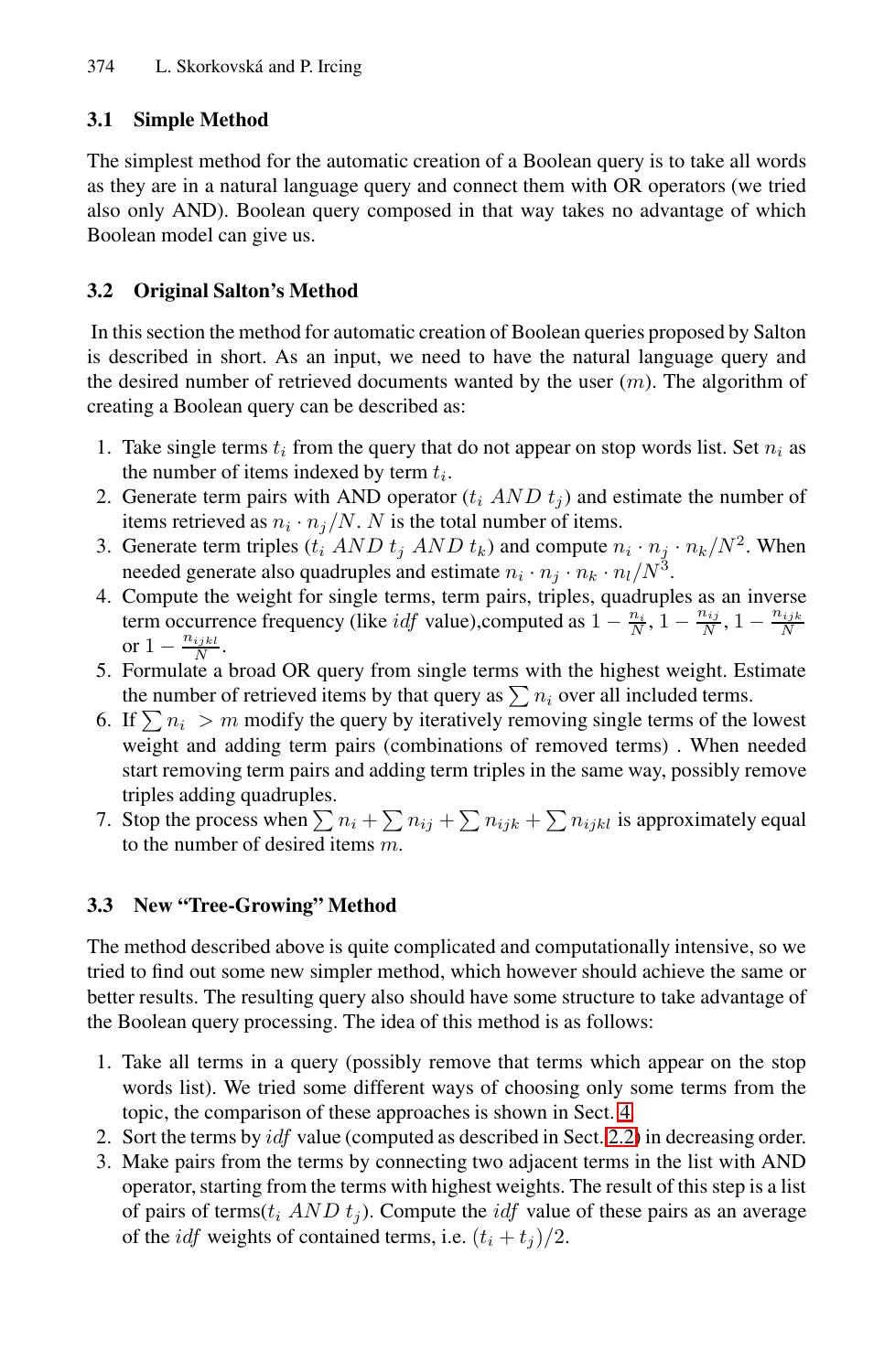- 4. Sort the list of pairs of terms and connect these pairs further, but this time with the OR operator. Compute the *idf* weight of this pairs the same way as in step 3.
- 5. Continue this process (step 4) iteratively until you have the resulting pair (of pairs of pairs ....).

The process described above creates the binary tree structure of a query (see Fig. 2), where as leaves we have terms and as a root we have the final query.



**Fig. 2.** Creation of the query from terms

#### **3.4 Manual Construction**

Queries were manually constructed from topics with respect to the structure of sentences and their meaning. For example, synonyms were connected with OR operator, term phrases with AND operator, then they were parenthesized according to the structure of the sentence. This way we can fully exploit the advantages of Boolean structure i[n t](#page-7-4)h[e q](#page-7-0)uery.

## **4 Experiments**

The segmented collection we used for experiments (as mentioned above) has 22581 "documents", methods were tested on 29 CLEF 2007 training topics. As an evaluation measure we used mean Generalized Average Precision (mGAP) as used in CLEF 2006 and 2007 Czech task[8] [3]. Both documents and topics were lemmatized in order to achieve better retrieval performance (as showed in [9]) and stop words were omitted. As terms for creating queries were used words from  $\tt *title* > (T)$  and  $\tt *desc* > (D)$ fields of the topics. The  $\langle$ narr $\rangle$  (N) field could not be used because then we would have too many terms for manually creating the query and even for the testing of Salton's method.

Salton's method looked promising at the first sight, but when we experimented with it we discovered many problems. This method was designed for queries with small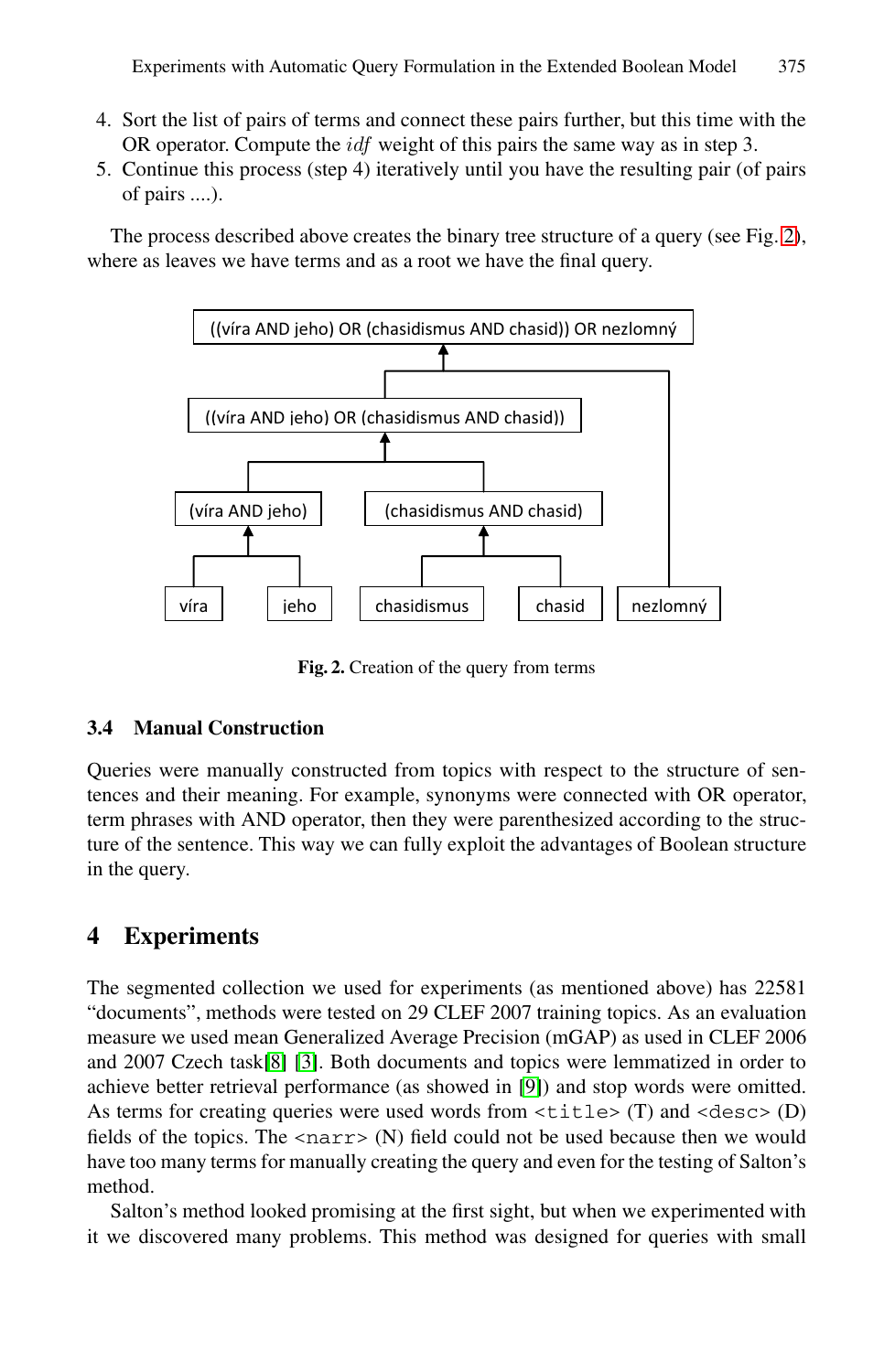

<span id="page-5-0"></span>**Fig. 3.** Comparison of tested methods (*p* on the x-axis refers to the parameter of the P-Norm model as defined in Sect. 2.1)

number of terms and tested on a very small collection (1033 documents), but we have very long queries (sometimes 30 terms and even [mor](#page-5-0)e with all TDN fields of the topic) and much bigger collection. For example the query used in original paper as example has 4 terms, which means that they can be combined into 6 pairs or 4 triples. That can be easily created and retrieved. When we take query with 10 terms, we have 45 pairs or 120 triples or 210 quadruples. With 30 terms in original query, we get 435 pairs, 4060 triples or 27405 quadruples. Creating and retrieving such a query is very time and memory consuming, so we had to use only terms with really high *idf* weight  $(id f > 0.9)$  in queries that had more than 10 terms in order to get any results at all.

The performance comparison of all tested methods is shown on Fig. 3. As expected, the simple method (both operator variants) had the worst results. This is not surprising, as it did not use any organization of the terms. All other methods had better results, although Salton's method only slightly. Salton's method was tested with different values for parameter  $m(30 - 1000)$ , the value used in comparison  $(m = 100)$  had the best results. As can be seen, the method we proposed had better results, almost reaching the performance achieved for the manually created queries for  $p = 5$  (which we suggest is the best setting – more experiments bellow). Manually created queries naturally yielded the best results as they were created with regard to the semantic properties of the terms (such as synonymy for example).

We have also done experiments with different ways of creating the query with the proposed method, such as using all terms or only terms with the highest weights, varying the number of levels with AND operator, etc. The results are shown in Fig. 4. As can be seen from the comparison, the best results are obtained when adding all terms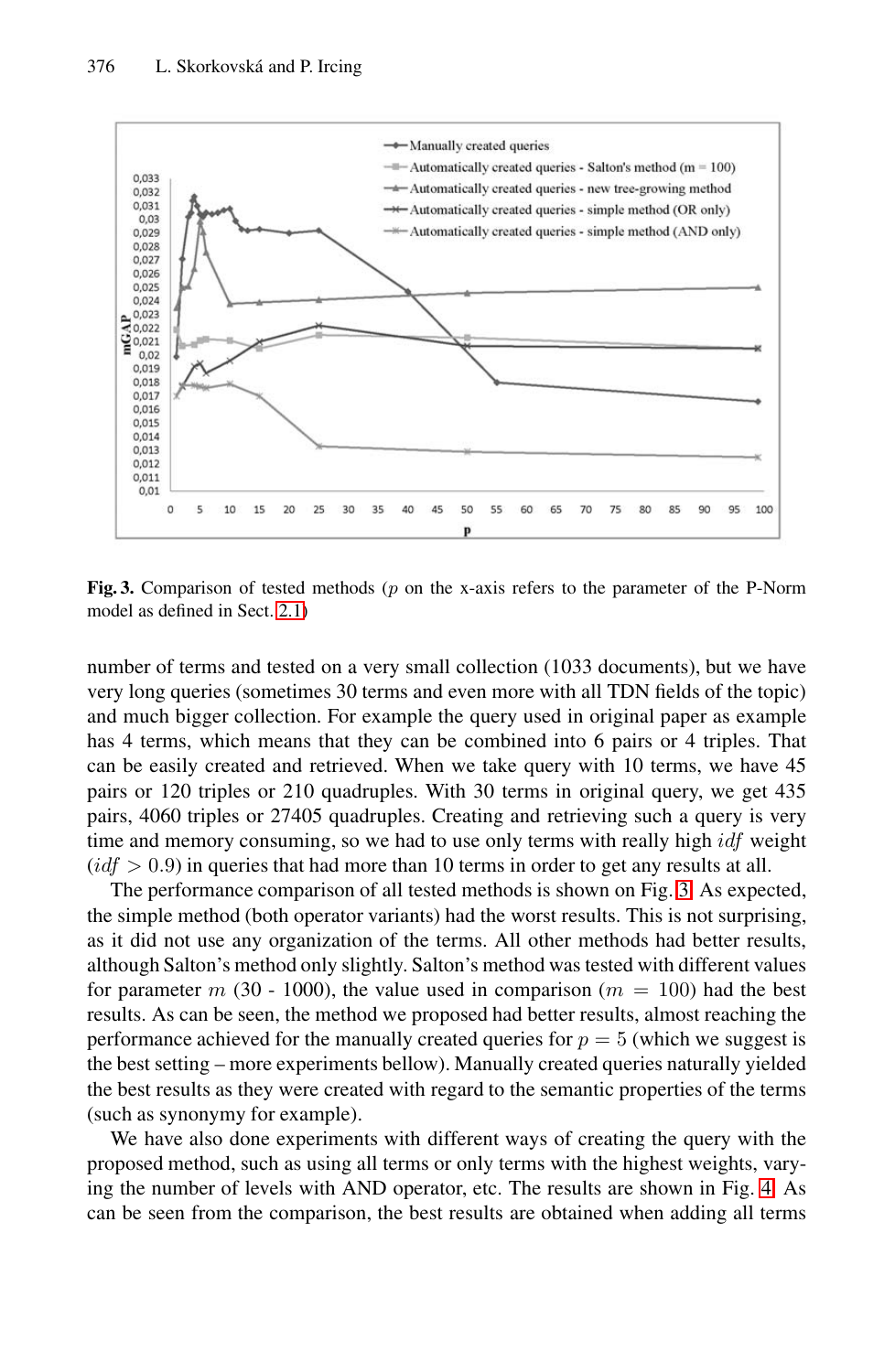

<span id="page-6-0"></span>**Fig. 4.** Different ways of creating the query with the "tree-growing" method (*p* on the x-axis refers to the parameter of the P-Norm model as defined in Sect. 2.1)

from the topic as many times as they occur in the natural language query. It is also clear that sorting terms by decreasing *idf* is important.

### **5 Conclusions and Future Work**

As our experiments have shown, our "tree-growing" method almost reaches the performance achieved when using manually created Boolean queries. This method is also much easier to implement and much less computationally intensive than the tested Salton's method. For the verification of our results, we have tested aforementioned methods on 42 CLEF 2007 evaluation topics. The results obtained have shown pretty similar course. The "tree-growing" method achieved even better results than manually created queries, on the other hand, Salton's method achieved slightly worse results than the simple method.

We suppose that using some semantic aspects of the terms in the "tree-growing" method would yield even better results (for example adding synonyms from some vocabulary or using word classes). This would, on the other hand, make the method far more complicated and computationally intensive.

### **References**

- 1. Croft, W.B., Lafferty, J.: Language Modeling for Information Retrieval. Kluwer Academic Publishers, Norwell (2003)
- 2. Callan, J.P., Croft, W.B., Harding, S.M.: The INQUERY Retrieval System. In: Proceedings of the Third International Conference on Database and Expert Systems Applications, pp. 78–83 (1992)